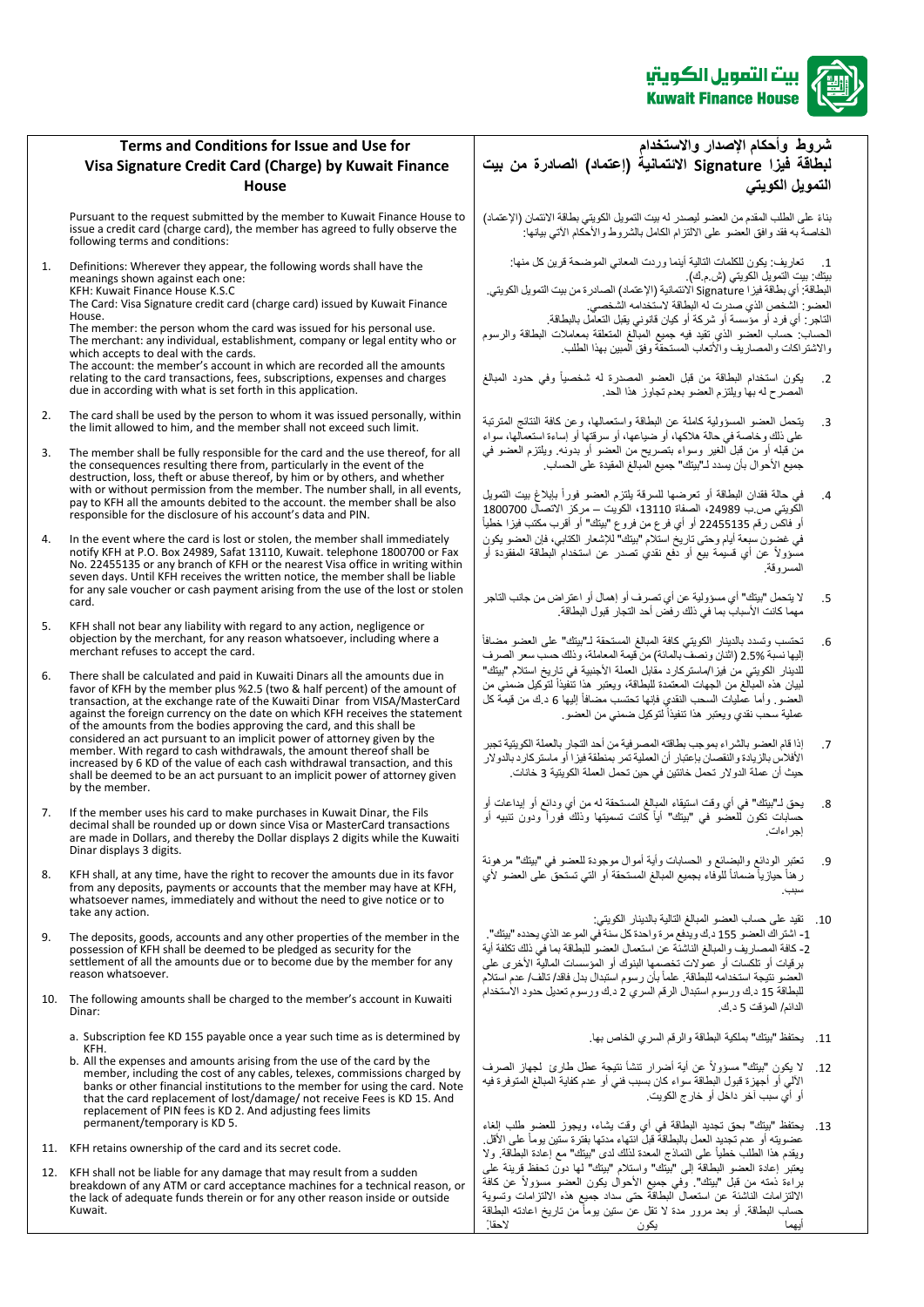

في حالة مرور ستون يومأ من إصدار البطاقة وعدم تقدم العميل لاستلامها يتم إتلافها واذاً أبدى العميل رغبته في إصدار بطاقةً أخرى بعد ذلك يتم إصدار البطاقة السابقة وتحصيلٍ رسم إصدار من الحالتين ويفوض العميل "بيتك" خصمه من حسابه.

14. لـ"بيتك" الحقّ في إلغاء البطاقة عندماً يرى ذلك دون إبداء الأسباب وعلى الأخص في الحالات الآتية:

أ<br>أ - إذا خالف العضو أي شرط من الشروط المدونة في هذا الطلب

ب - ً إذا أساء استخدام البطاقة وبوجه خاص في حالة استعمالها للوفاء بأثمان بضائع .<br>أو أعمال أو خدمات مخالفة لأحكام الشريعة الإسلامية.

ت - إذا وقع الحجز على ممتلكات العضو سواء كان الحجز تحفظياً أو تنفيذياً.

ث - في حالةً صدور حكم على العضو بتصفيةً ممتلكاته أو إشهار إفلاسه أو توقف عن دفع ديونه.

ج - في حالةً فقدانٍ أهليته أو وفاتهً.

هـ - في حالةً إغلاق الحساب المفتوح باسم العضو سواء تم بقرارٍ من "بيتك" أو بناء على طلّب العضو

- 15. عند تحقق إحدى حالات الإلغاء يجب على العضو إعادة البطاقة لـ"بيتك" وتبقي جميع الالتزامات الناشئةً عن استخدام البطاقةً من مسؤولية العضو حتى سداد جميع هذه الالتزامات وتسويةً حساب البطاقةً ولا يعتبر إعادة العضو البطاقة إلى "بيتك" بعد يس في الرسمين.<br>إلغائه لها دون تحفظ قرينةً على بر اءةً ذمته من التزامات قبل "بيتك".
- 16. في حال تقديم أي عروض أو مزاياً مع إصدار البطاقة الائتمانية / مسبقة الدفع فإنها تسقطً فور إلغاء العميل للبطاقةً ولا يتمتع العميل بالمزايا والعروض المقدمةً مع البطاقةً ولا يحق للعميل إستخدامهاً بعدً الإلغاء ويتحمل العميل كافةً الرسوم المترتبةً على أي إستخدام لهذه المزايا والعروض بعد إلغاء البطاقة. ويلتزم العميل بتسليم أي بطاقاتً أخرى أو عروضٌ تم منحهاً له وفقٍ مزاياً مع إصدار البطاقة.
- 17. كل إخطار يوجه من "بيتك" إلى العضو على عنوانه المدون بهذا الطلب يعتبرً صحيحاً وقانونياً. ويتعهد العضو بإخطار "بيتك" كتابة بأي تغيير في عنوانه ويفوض العضو "بيتك" بالحصول على عنوان السكن والعمل الخاصين به من هيئة المعلومات المدنيةً دون أدنى مسؤوليةً على الهيئة.
- 18. يقيد "بيتك" جميع المبالغ المشار إليها في المادة العاشرة أعلاه وجميع مبالغ قسائم الدفع النقدي وكافةً المبالغ الناتجةً عن استخدام البطاقةً على حساب العضوّ ويقومُ "بيتك" بإرسال كشف حساب إلى العضو مبيناً فيه المبالغ المطالب بتسديدها.
- 19. يتنازل العضو عن طلب تدقيق دفاتر وقيود حسابات "بيتك" المتعلقة فيما يستحق عليه من التزامات ناشئةً عن البطاقة والموضحةً في هذا الطلب ولا يحق له الاعتراض عليها مالم توجدً قرائن قطعيةً تدل على العكس وتقتنع بها جهات التدقيق والرقابة الشرعيةً.ً
- 20 . يحقً لـ"بيتك" تعديلً هذه الشروط والأحكام في أي وقت يشاءً. وبإعلان "بيتك" عن التعديل في فروعه يصبح ساري المفعول من تاريخه مالم يرفض العضو التعديل نيعتبر طالّباً إلغاء البطاقةً وتطبقٌ عليه الإجراءات المبينة في البند رقم (13، 14، ً.)15

21 . يقرُّ العضو بعلمه وإدراكه وقبوله وموافقته على الأحكام التالية: ا- أن الخدمات التي تهيئها البطاقة تتوقف في بعض الأقطار في بعض الأيام. وذلك بسبب عدم تواجد الجهاز الوظيفي خلال العطلات الرسميةً والوطنية والدينية ويؤكد . . . .<br>العضو معرفته بذلك وقبوله لها . ب - إن أي تحويلً يتجاوز الحد الائتماني الممنوح للعميل يتطلب إجراء اتصالات معينةً مع "بيتك". ولذلك فإن العضو بوافقٍ على تأجيل استعماله للبطاقة في حالةً تجاوز المبلغ الائتمائي المصرح له به إلى أن يمر الوقت اللازم للحصول على موافقةً "بيتك".

- 22. يفوض العضو "بيتك" بخصم المبالغ المترتبةً عليه من جراء استعماله للبطاقةً وذلك بالدينار الكويتي من حسابه الجاري، أو التوفير الاستثماري الممتاز أو غيرهً من حسابات العميل لدى "بيتك".
- 23 . المدون أعلاه هي الشروط والأحكام التي تحكم العلاقةً وتخضع فيها لم يرد به نص خاص بها للأحكام والقوانين النافذة في دولة الكويت ومن اختصاص محاكمها.
- 24. أوافقٍ وأسمح لشركةً شبكةً المعلومات الائتمانيةً (ش.م.ك.م) بتبادل المعلومات الخاصةً بالقروضً االستهالكيةً والتسهيالتً االئتمانيةً المرتبطةً بعملياتً البيعً بالتقسيطًوذلكًفيماًبينًالبنوكًًوشركاتًاالستثمارًالخاضعةًلرقابةًبنكًالكويتً المركزي وبيت التمويل الكويتي والشركات المؤسسات التجارية الخاضعة لرقابة وزارةً التجارةً والصناعة التي تقومً بمنح تسهيلات ائتمانيةً وفقاً للقانون رقم 2 لسنةً ً.2001
- 25 إذاً لم يسدد العضو الفواتير المستحقةً عليه بعد 60 يوماً عن إستحقاقها يتم تجميدً البطاقة، ولن يسمح له باستخدامها إلا بعد إستيفائه لكاملً المبلغ المستحقّ عليه. وإذا ي<br>تجاوزت مدة التأخير 90 يوماً يتم تجميد البطاقة ولا يسمح باستخدامها إلا بعد ستة شهور من تاريخ إستيفاء "بيتك" لكامل المبلغ المستحق له. وفي حالة تكرار عدم إلتزام العضو بالسداد لا يتم تجديد البطاقة إلا بعد سنةً من تاريخ إستيفاء "بيتك" لكاملً المبلغُ المستحقّ له. وفي حالةً عدم إلتزام العميل بالسداد للمرة الثالثةً يتم إلّغاء البطاقة الانتمانية الخاصة بالعضو ولا تجدد مرة أخرىً.
- 13. KFH reserves the right to renew the card at any time it so wishes. At least sixty days in prior to expiry date. The member may request cancellation of this membership of non-renewal of the card. This request shall be submitted in writing on the form prescribed there for at KFH and his card shall be returned. The return of the card by the member to KFH and the receipt thereof by KFH without reservation shall not constitute a discharge of the member vis-a-vis KFH. In all events, the member shall be liable for all the obligations arising from the use of the card until the discharge of all such obligations and the settlement of the card account, or after the expiry of a period of not less than sixty days from the date on which the card is returned, whichever occurs later. In case 60-days passing without any attendance from the customer to collect it, the card will be spoiled. Anyhow if the customer calls for another card, the same will be issued and valid for the remaining period of subscription only after deducting the period since the termination date of the previous card. In both cases charges are collected from the customer's account upon an authorization to KFH from the customer.
- 14. KFH shall have the right to revoke the card whenever it deems it appropriate to do so without having to express any reasons, particularly in the following events:

A - If the member violates any of the conditions set forth in this application. B - If he abuses the use of card, and particularly if he uses it for settling the prices of goods, works or services that violate the provisions of the Islamic Sharia.

C - If the member suffers a preservative or executive attachment of his properties.

D - In the event where judgment has been issued against the member to liquidate his properties or where he has been adjudicated bankrupt of where he suspends payment of his debts.

E - In the event where the member becomes incompetent or dies.

F - In the event of the closing of the account of the member. Whether by a decision of KFH or upon the request of the member.

- 15. If any of the events of revocation occurs, the member shall return the card to KFH, and all the obligations arising from the use of the card shall remain under the responsibility of the member until the discharge of all these obligations and the settlement of the card account. The return of the card by the member to KFH after the revocation thereof by it without reservation shall not constitute evidence of the release by the member of his obligations vis-à-vis KFH.
- 16. Benefits and promotions presented with the issuing of the credit / prepaid card are considered null and void immediately once the client cancels the card. The client shall not be entitled to benefit from any promotion or feature associated to the card; and has no right to claim it after the cancellation. Fees and charges of any use of such benefits and promotions after the cancellation of the card are the sole responsibility of the client. The client commits to turn in any other cards or promotions given to the client due to this card.

17. Every notice sent by KFH to the member at his address set forth in this application shall be deemed valid and legal. The member undertakes to notify KFH in writing of any change of his address.

- 18. KFH shall charge all the amounts referred to under Article 10, above, all the amounts of cash sale vouchers and all the amounts resulting from the use of the card to the account of the member. KFH shall send a statement of account to the member showing the amounts the member is required to pay.
- 19. The member waives the right to demand and audit of the relevant accounting books and records of KFH with regard to the member's obligations arising from the card, as set forth in this application. The member shall not object there to save where there is conclusive evidence to the contrary and where such evidence is acceptable to the audit and Sharia control bodies.
- 20. KFH shall have the right to amend these terms and conditions at any time it so wishes. By announcing the amendment at its branches, the amendment shall be valid with effect from the date thereof unless the member rejects the amendment, and by doing so, he is deemed to request cancellation of the cards, and thereupon shall be subject to the provisions of Articles 14, 13 and 15.
- 21. The member declares that he is aware of, understands, accepts and agrees the following provisions: A - That the services made available through the card are not available in certain countries on certain days due to the fact that the personnel are on official, national and religious holidays. The member confirms that he is aware of and accepts this fact. B - That the authorization to exceed the credit limit granted to the customer requires contacting KFH and thus the member agrees to postpone the use of the card, in the event he exceeds the credit limit granted to him, until the lapse of the time required to get KFH approval.
- 22. The member authorizes KFH to deduct the amounts incurred by him because of the use by him of the card, in Kuwaiti Dinar, by debit to his current account, saving investment account or any other accounts of the customer at KFH.
- 23. The forgoing sets forth the term and conditions that govern the relationship. Anything that has not been specifically provided for herein shall be subject to